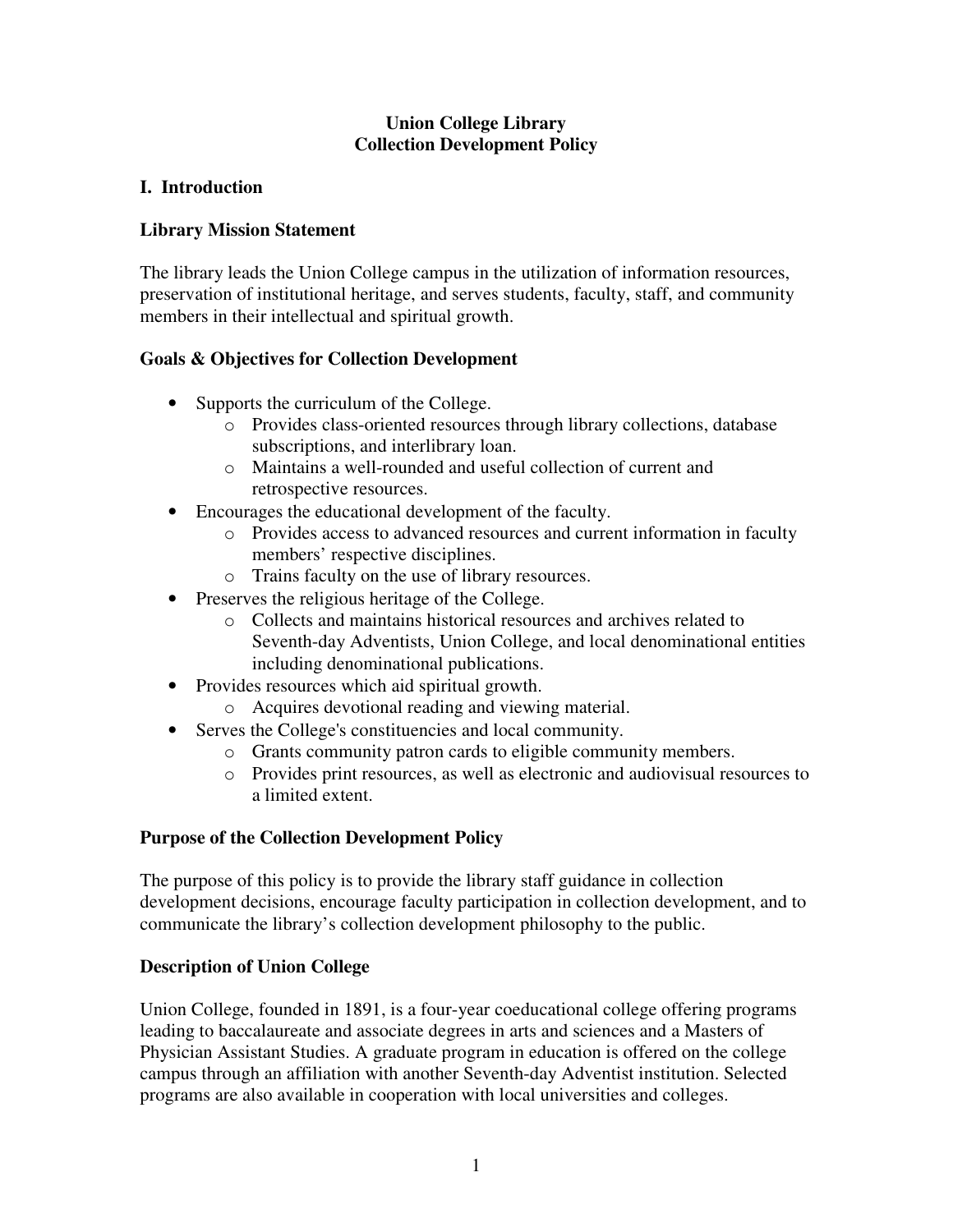Union College is owned and operated by the Seventh-day Adventist Church and exhibits a diverse international climate. Many countries and most states are represented, although students come primarily from a nine-state area known as the Mid-America Union Conference. The college is sensitive to individual, racial and ethnic differences and seeks students and personnel from diverse cultural backgrounds.

Union College believes that God is the Creator, Sustainer and Savior of humankind; that human beings are the crowning act of His creation and that each person is imbued with intelligence and assets which should be dedicated to serving and glorifying God. The ultimate aim is that students will accept the assurance of eternal salvation offered through Jesus Christ and that this acceptance will foster a desire to honor God, to uphold the values of the Seventh-day Adventist Church, and to spread the good news of God's love.

Union College provides a liberal arts education in an intellectually rigorous, Christian environment and encourages the harmonious development of human capabilities--the intellectual, spiritual, physical, psychological and social.

Union College desires that its students acquire a balanced core of knowledge, operate from a Christ-centered perspective, think critically to reach carefully reasoned positions on important issues, communicate effectively and emerge as graduates committed to continuing the tradition of responsible citizenship and altruistic service throughout the world. $<sup>1</sup>$ </sup>

## **Description of the Ella Johnson Crandall Memorial Library**

Within the library's 38,000-square-foot facility, librarians provide reference assistance, library instruction, and maintain a general academic collection of more than 160,000 items in a variety of formats. Current periodical subscriptions total almost 600 with online fulltext access to several thousand additional titles available through the Periodicals A to Z Web pages. The collection is also supplemented with approximately 30,000 electronic books available through the online public access catalog. The Lora McMahon King Heritage Room houses a large collection of Adventist books, periodicals and microforms, in addition to Union College archival materials.

Other library services include a photocopy machine, microform readers and printer, and a computer room. The library subscribes to approximately 20 article databases accessible via the Web from services such as EBSCOhost and OCLC FirstSearch. Library staff also provide mediated searching through DIALOG, an information retrieval service with approximately 200 databases.

Resources in other academic libraries in the area are available through reciprocal borrowing and on a wider spectrum through interlibrary loan. The latter service provides

 $\overline{a}$ <sup>1</sup> Adapted from the Union College Website,

http://www.ucollege.edu/ucscripts/public/template/default.asp?DivID=0&PgID=12. Viewed January 12, 2009.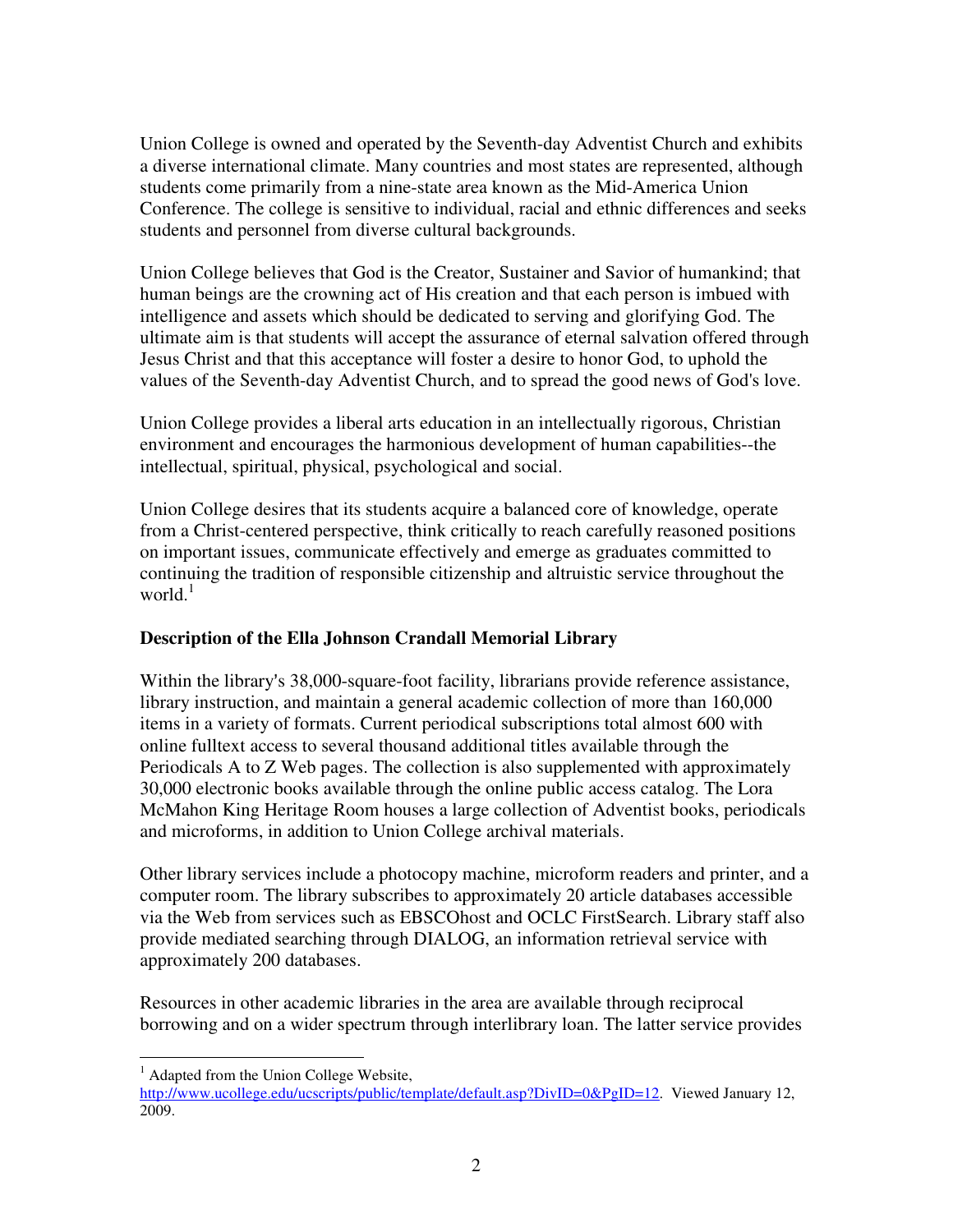access to materials through the more than 50,000 member libraries of OCLC, the Online Computer Library Center network.<sup>2</sup>

# **Source of Funding**

The library's main source of funding comes from Union College's Educational and General Expense which is primarily funded by tuition revenue. A very limited amount of funding is available to support the acquisition of new formats through the Thomson Endowment. And an even smaller amount is available from the Smith Endowment to subsidize the annual subscription cost of the *ATLA Religion Database*. La Sierra University provides funds to cover library materials for its summer graduate education program hosted on Union College's campus.

# **Interlibrary Loan and Cooperative Agreements**

Union College Library participates in OCLC's interlibrary loan network through which students, faculty, and staff may obtain access to books and articles which do not meet the criteria of this collection development policy or for which Union College does not have funds available. The library maintains even closer resource sharing relationships with libraries within the state of Nebraska. Through the Nebraska Library Association – College and University Section's reciprocal borrowing program, post-secondary libraries provide services to students from other campuses. As a member of the Nebraska Independent College Library Consortium, the library shares an online integrated library system with nine other campuses. These ten campuses freely lend items from their collections to each other. These cooperative agreements serve to supplement Union College's library collection and have little or no effect on selection decisions.

# **Multiple Copies**

The library may purchase multiple copies of items if

- usage is expected to be high.
- preservation is important.
- copyright infringement may become a problem.

The library will not provide multiple copies of items which students should purchase as textbooks in the college store. For further information on library services which accommodate class group usage of items with limited availability, see the Course Reserves Policy.

 $\overline{a}$ 2 Adapted from the *Union College Bulletin 2008-2010*, page 36.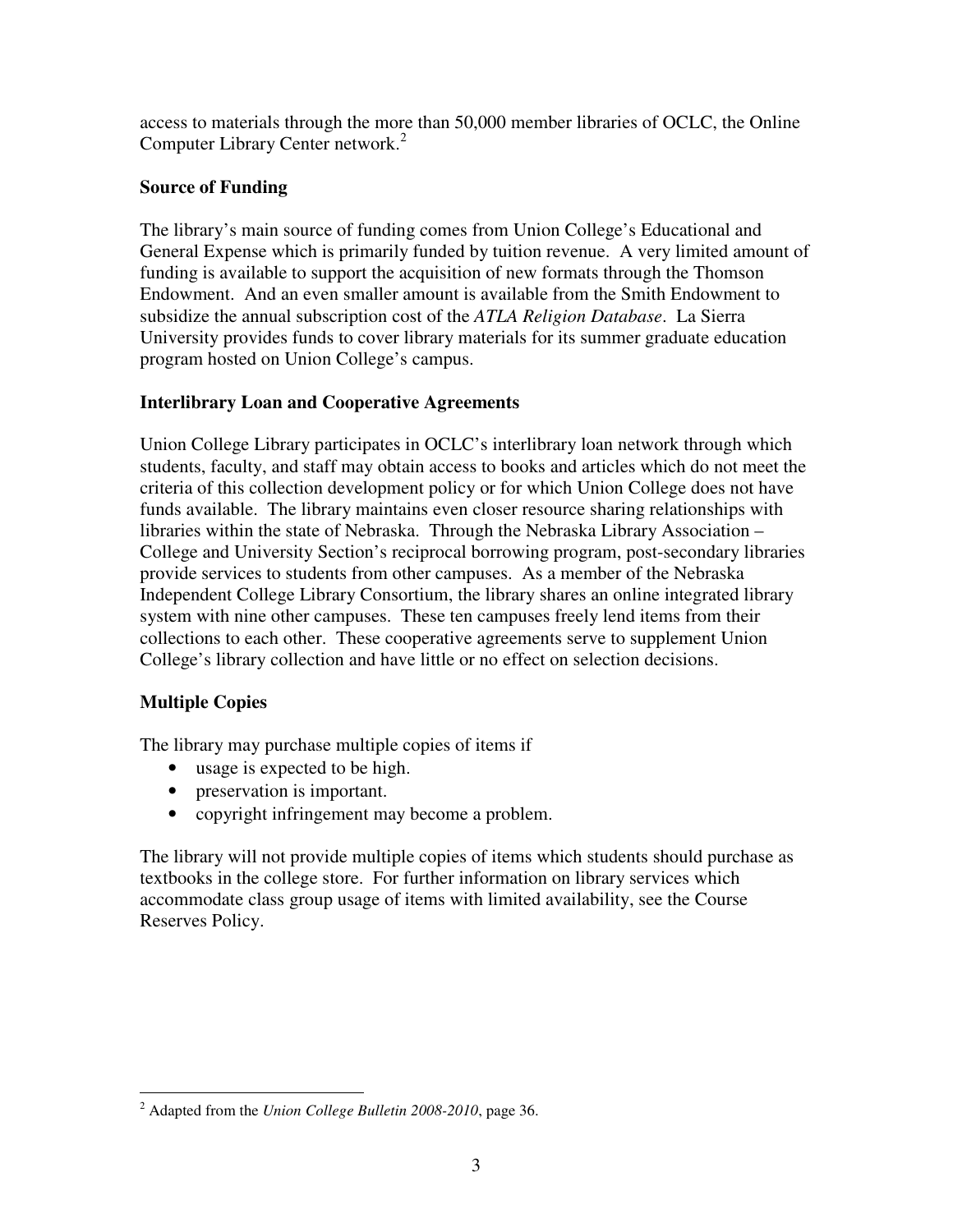#### **II. Elements of Collection Management**

#### **General Nature of the Collection**

In order to achieve the above mission and goals, the Library collection includes a wide range of materials related to all subjects taught at the College, as well as materials which promote personal spirituality, intellectual growth, and a mature understanding of the broader world context. The collection supports undergraduate instruction through a selection of basic monographs, periodicals, reference works, and bibliographic databases relevant to subjects taught in the College. Additional specialized works are selected as deemed appropriate. A limited number of general works are included to encourage students in the pursuit of a balanced lifestyle.

#### **Budget Allocations**

The library director proposes allocations intended to fund books and media materials for each subject area as part of the annual budget proposal for the library. Allocations for periodicals and databases are not divided by subject area.

Minor adjustments to the allocations are reviewed and approved by the Academic Dean. When major revisions are proposed, Academic Council is asked to approve the change. The following formula provides the foundation for establishing allocations.<sup>3</sup> Minor adjustments are made to the totals generated with this formula to better reflect needs and spending patterns of each division or program.

$$
A = \frac{C(aX + bY + cZ)}{a + b + c}
$$

A = Academic department or division allocation.

 $B =$  Basic allotment to each department. (Item B has been omitted from the formula since the college was reorganized into divisions. When the college was organized by departments a basic allotment of \$100 was given to each department in order to provide very small departments with a viable budget.)

 $C =$  Amount to be distributed among academic departments by the formula variables  $X$ , Y, Z.

 $X =$  Teacher FTE at the beginning of Fall semester of the current year.

 $Y =$  Percentage of student credit hours in each division as determined by the first semester registration of the current year.

 $Z =$  Percentage of graduates in each division. Percentage is based on a 5-year average.

 $\overline{a}$  $3$  The original formula was adopted in 1971. There have been at least two modifications since then.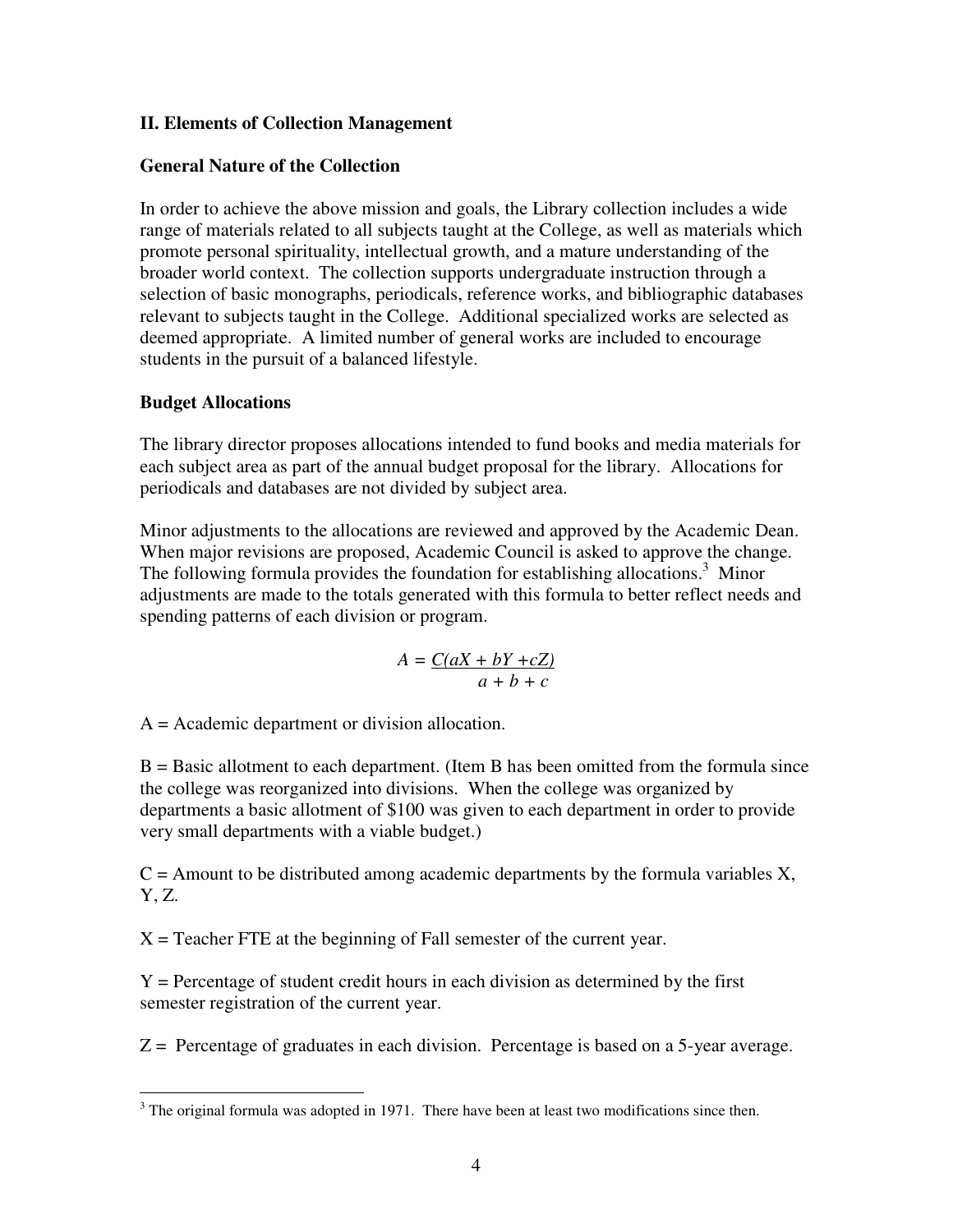a, b, c are weighting factors for X, Y, and Z respectively. After studying the effects of several possible values for each of the a, b, c, the committee in 1971, set the following values:

 $a = 2$  (Faculty FTE)  $b = 8$  (Student credit hours)  $c = 2$  (Graduates)

## **Responsibility for Selection**

Responsibility for coordinating the collection as a whole, selecting materials not requested by individual faculty members, and making decisions as to collection relevance and completeness rests with the professional library staff.

Faculty members in the respective divisions select materials in their disciplines in all formats and submit requests to the division chair for approval before forwarding to the library for purchase. The final selection decision rests with the professional library staff.

## **Selection Guidelines**

Union College is primarily an undergraduate institution with one graduate program in Physician Assistant Studies. In addition, the library provides support for La Sierra University's summer graduate education program hosted on the Union College campus. The undergraduate environment of Union College emphasizes both foundational knowledge of the disciplines taught and their practical application in the workplace. The library recognizes that the body of knowledge in all fields is constantly expanding and the academic programs continue to evolve in order to include this new information. In addition, college students are encouraged to explore new topics of interest to them. For this reason, selection guidelines must remain open and the expertise of teaching faculty who are in daily touch with these changes is essential.

The following criteria are considered when adding books, periodicals, and media to the collection:

- Relevance and importance to the current curriculum
- Potential of the publication to become a standard classic in its discipline
- Current popularity of the topic or title
- Relevance to extracurricular activities on campus
- Content unique to the collection
- Availability in a format which the library can support
- Reasonable cost/expected use ratio

See Section V for more details by subject area.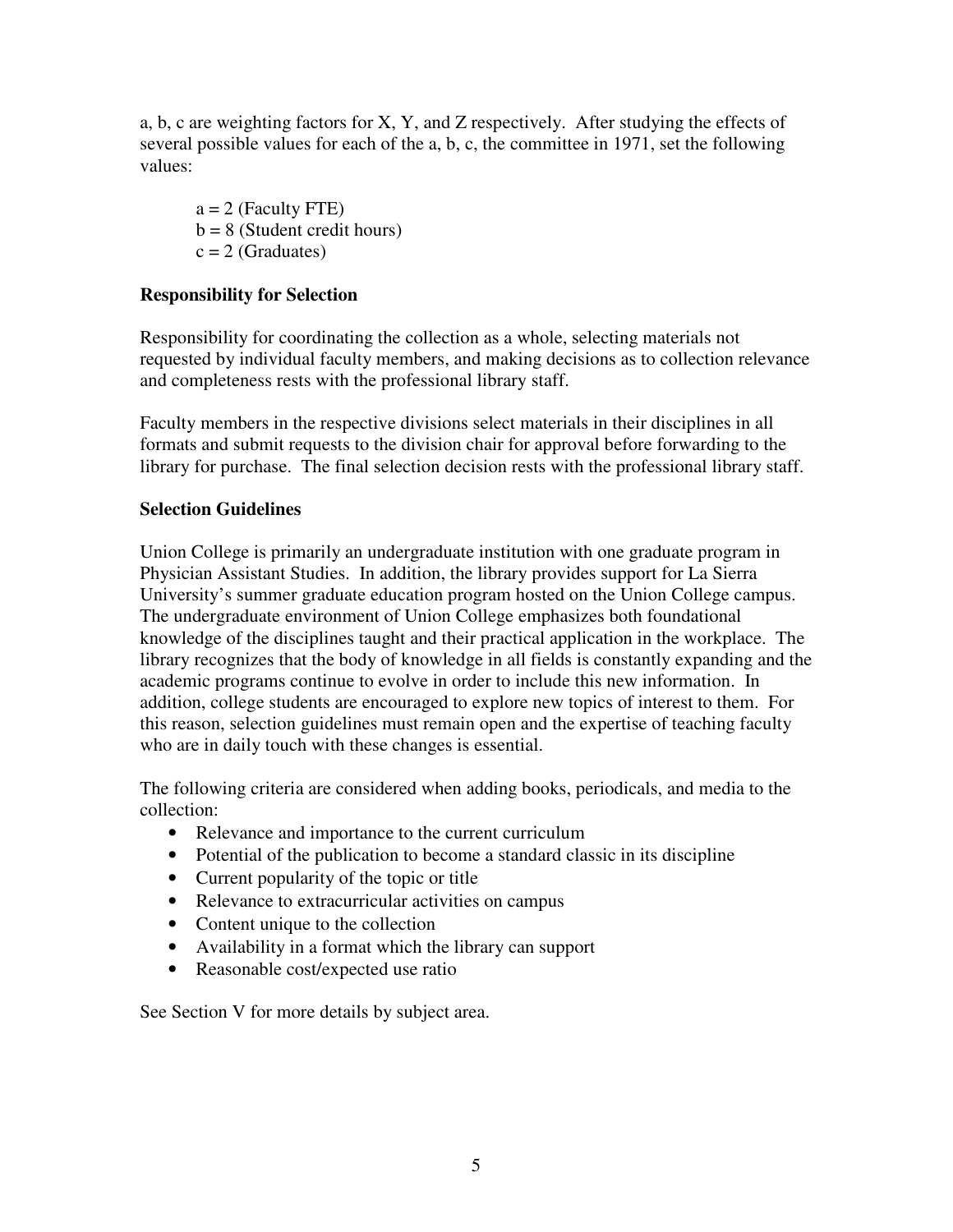#### **De-selection**

Items which no longer meet the above selection criteria will be removed from the collection. As in the selection process, the assistance of teaching faculty is expected in helping librarians locate items which should be withdrawn from the collection.

#### **Gifts**

Gifts in usable condition are accepted at the discretion of the professional library staff, with the understanding that the library may dispose of any materials not selected for retention. Only items which meet the selection criteria of this policy will be retained for the collection. Significant gifts may be commemorated by a special book plate. A letter of acknowledgement and an itemized list of materials donated will be sent to each donor. According to IRS regulations, the library staff may not place a monetary value on donated items.

The library does not accept: Audio and video cassette tapes Encyclopedias which are more than five years old *National Geographic* magazines

Exceptions to this list are made for historical materials designated for the Heritage Room. Donors of significant Seventh-day Adventist materials not related to Union College or the region of the Mid America Union should consider donating these materials to either of the major Seventh-day Adventist history repositories at Andrews University or Loma Linda University before offering them to Union College.

#### **Preservation**

Decisions which affect the life of a particular item in the collection are made based on how long the library expects to keep or need that item. Print periodicals which will be retained longer than five years are bound. Damaged books or media materials which are in high demand will be replaced with new copies if possible. Books will be rebound if the damage is not so great as to preclude this measure. Lower demand books with minor damage are repaired in house, or if the damage is extensive may be discarded without replacement. Replacement copies may be identical to the discarded copy or may be a new book or media item covering the same information. As much as possible acid free labels and materials are used to mark and repair materials.

## **Intellectual Freedom and Censorship**

Union College Library supports the principle intent of the American Library Association's "The Freedom to Read Statement" that it is not the library's place to dictate what individuals read.<sup>4</sup> At the same time, the library recognizes its obligation as an entity

 4 "The Freedom to Read Statement," Chicago: American Library Association, 1953-2004.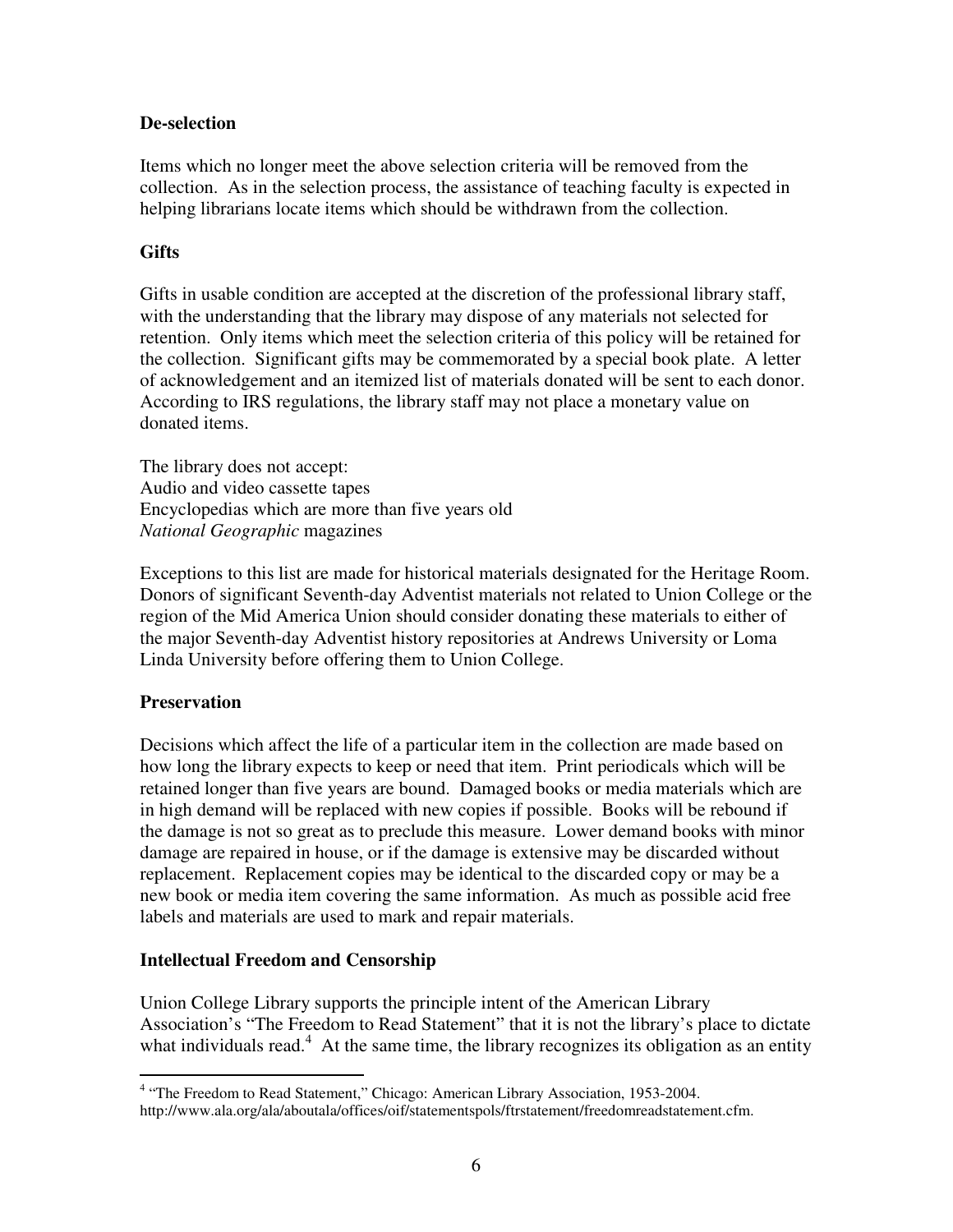of Union College affiliated with the Seventh-day Adventist denomination to uphold the standards of academic freedom as practiced in these institutions when selecting material for the collection.

In order to balance these two governing perspectives, the library has adopted a selection model rather than censorship model for collection management. This means that all potential acquisitions are consider outside the scope of the library's collection until their inclusion has been justified by the criteria of this policy.

In harmony with the *Union College Faculty Handbook* statement on academic freedom<sup>5</sup>, the library:

- Selects materials for the collection on subject matter pertinent to the curriculum of the college including both consenting and dissenting opinions.
- Also collects material which is likely to be used in student research projects and assignments required by professors although the topics may be selected by students themselves.
- Consciously includes material from both Christian and non-Christian perspectives in order to acquaint students with the variety of perspectives they may encounter throughout life.
- Trusts members of the faculty to guide students in their research choices, teaching them to practice the same standard of "responsible research with proper respect for public safety and decency" expected of faculty employed by Seventh-day Adventist institutions of higher education.<sup>6</sup>
- Requires members of the faculty to use "due regard for the character and aims" of the college when recommending acquisitions for the library.<sup>7</sup>

Problems which arise when materials are to be added to or withdrawn from the library collection are referred to the Library Director. If problems cannot be reconciled by the professional library staff, then appropriate faculty will be involved in the decisionmaking process.

## **III. Format and Special Collections**

A. Periodicals

The library subscribes to and maintains current and retrospective general and scholarly titles for the disciplines covered by the curriculum. These may be in paper or electronic format. Requests for new periodicals are presented to the Library Director, who negotiates subscriptions to periodicals and databases balancing program needs with vendor offers and consortial options for optimal pricing. Subscriptions are charged to the periodicals budget, not to the divisional

 $\overline{a}$ <sup>5</sup> *Union College Faculty Handbook*, Section F 1.3 Academic Freedom.

<sup>6</sup> *Union College Faculty Handbook*, Appendix 1, "On Academic Freedom in Seventh-day Adventist Institutions of Higher Education."

<sup>7</sup> Ibid.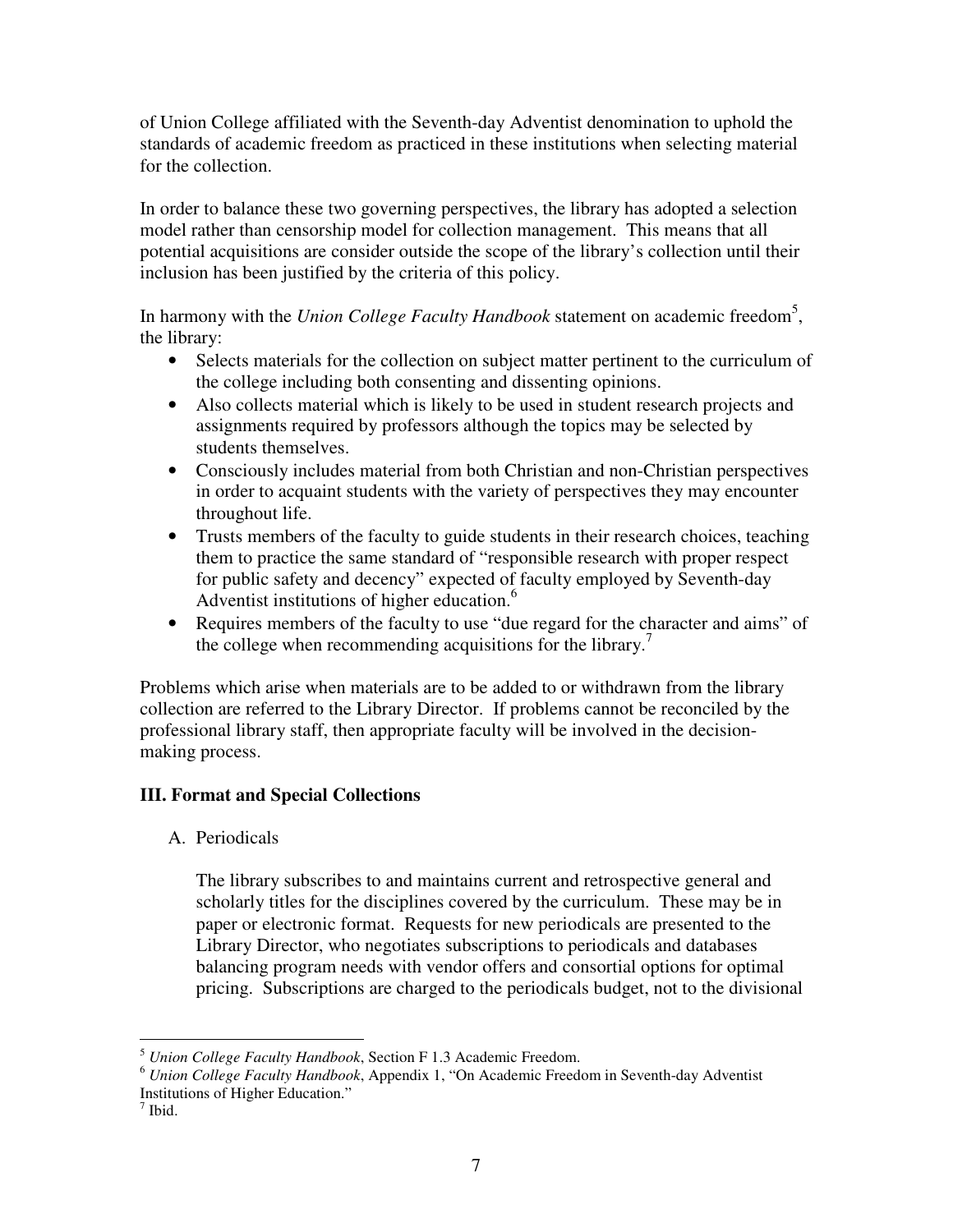allocations. Periodicals which will be kept more than five years, have historical value and/or have significant retrospective holdings may be bound.

B. Databases

The library subscribes to databases which provide indexing and in some cases full text to journal literature in the disciplines taught at Union College. The following items are considered when a database is selected:

- need or expected usage
- availability within a price range which can be accommodated by college budget constraints
- unique coverage of subject matter
- inclusion of full text
- C. Musical Scores

The library does not generally collect musical scores. The Division of Fine Arts purchases, stores, and circulates scores for use by students.

D. Doctoral Dissertations Sponsored by Union College

Faculty members who have been sponsored by Union College in their doctoral studies are required to deposit a copy of their published dissertation in the library at their own expense. Faculty members not sponsored by the college are welcome to donate copies of their dissertations.

E. Student Course Work

Significant student projects may be included in the library's collections. These items require the permission of the student before acquisition by the library. It is the responsibility of the academic department to document and verify the student's agreement.

#### **IV. Lora McMahon King Heritage Room**

The purpose of the Heritage Room is to acquire, preserve, and make available for use items related to the history of Union College, College View Church, the College View community, and Seventh-day Adventism with emphasis on the Mid-America Union. This collection includes books, periodicals, audiovisual materials, photographs, Union College archives, personal papers, and artifacts.

The following guidelines will be considered when adding material to the Heritage Room:

1. General SDA periodicals such as *Adventist Review* and Sabbath School papers, and North American Division union periodicals will be retained.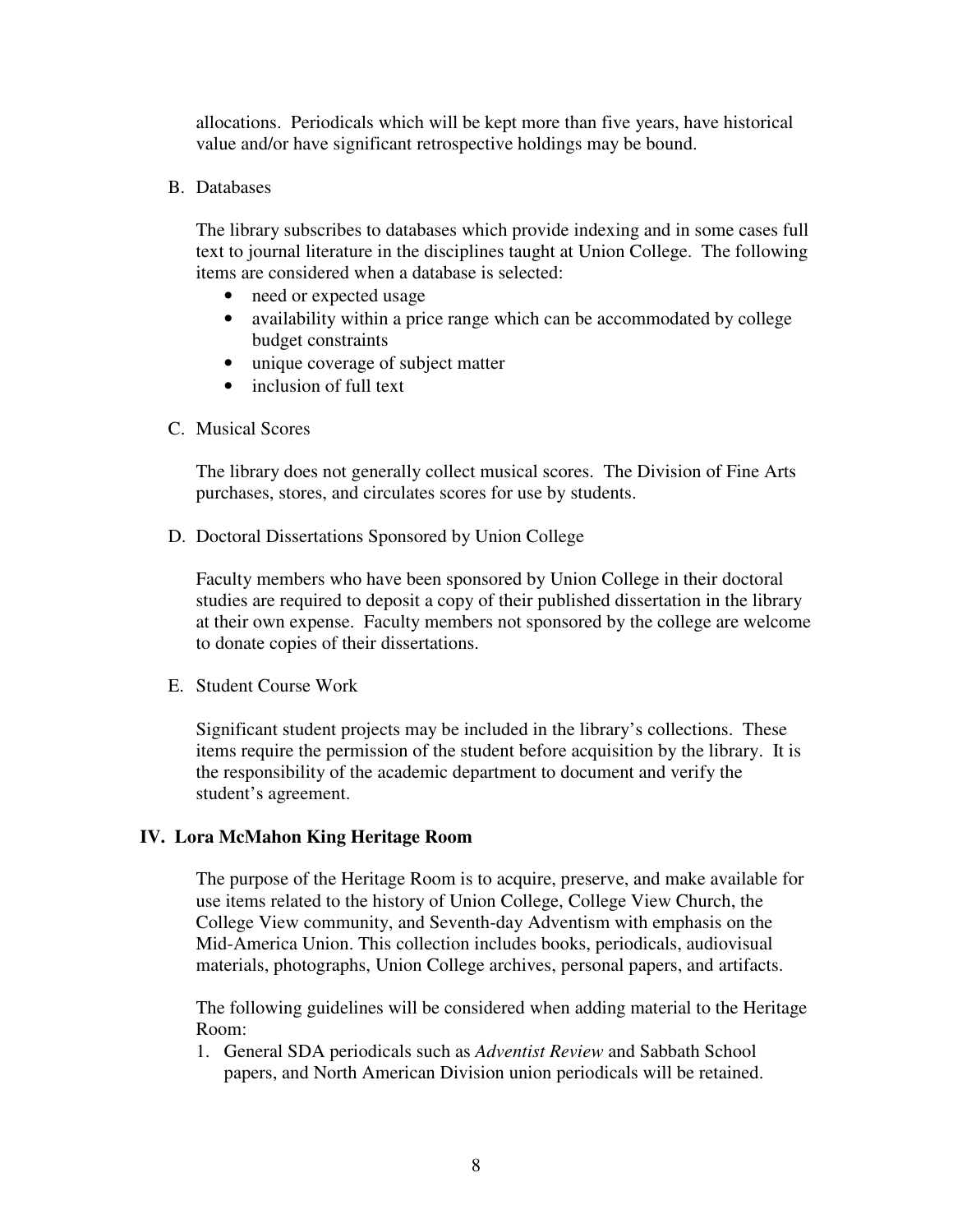- 2. Rare books of significant value will be housed in the Heritage Room for security regardless of relationship to the collection.
- 3. Multiple editions of a work may be included if there are substantial changes in content or if there is some special significance. Generally, multiple copies of a work will not be retained.
- 4. Selected non-denominational publications related to Seventh-day Adventism will be retained as long as considered useful.
- 5. Foreign language materials will not be retained unless they are directly related to Union College.
- 6. SDA union publications outside of Mid-America other than official periodicals will not be included.
- 7. SDA division publications outside of North America will not be included.

# **V. Description and Collecting Level by Dewey Classification (Working Document)**

Collecting Levels: 1 Do not collect

- 2 Collect general interest works only
- 3 Support undergraduate study
- 4 Support masters level study
- 5 Comprehensive doctoral study

| <b>Dewey Class</b> | <b>Description</b>       | <b>Collecting Level &amp; Notes</b>          |
|--------------------|--------------------------|----------------------------------------------|
| 000                | Computer science,        | 3 Focus on computer science                  |
|                    | knowledge & systems      |                                              |
| 010                | <b>Bibliographies</b>    | 1 (in general now replaced by online)        |
|                    |                          | databases)                                   |
| 020                | Library $&$ information  | 2 Focus on professional development for      |
|                    | sciences                 | college librarians                           |
| 030                | Encyclopedias & books    | 3                                            |
|                    | of facts                 |                                              |
| 040                | Unassigned? Computer     | 3 Focus on classic works which will not soon |
|                    | Science                  | be outdated                                  |
| 050                | Magazines, journals $\&$ | $\overline{2}$                               |
|                    | serials                  |                                              |
| 060                | Associations,            | $\overline{2}$                               |
|                    | organizations &          |                                              |
|                    | museums                  |                                              |
| 070                | News media, journalism   | 3                                            |
|                    | $&$ publishing           |                                              |
| 080                | Quotations               | $\overline{2}$                               |
| 090                | Manuscripts & rare       | $\overline{2}$                               |
|                    | books                    |                                              |
| 100                | Philosophy &             | $\overline{2}$                               |
|                    | Psychology (general      |                                              |
|                    | works)                   |                                              |
| 110                | Metaphysics              | $\overline{2}$                               |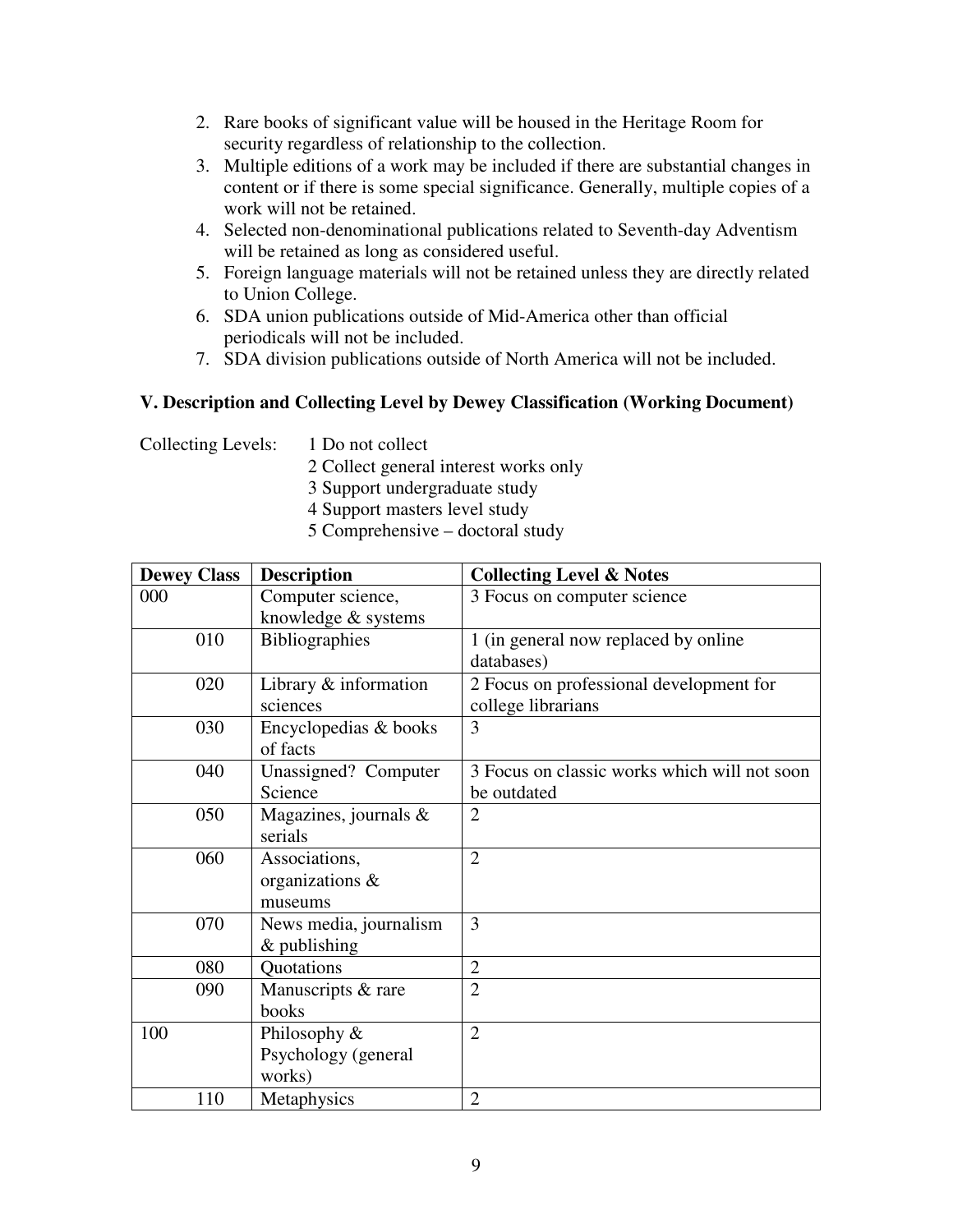| 120 | Epistemology             | $\overline{2}$               |
|-----|--------------------------|------------------------------|
| 130 | Parapsychology &         | $\overline{2}$               |
|     | occultism                |                              |
| 140 | Philosophical schools of | $\overline{2}$               |
|     | thought                  |                              |
| 150 | Psychology               | 3                            |
| 160 | Logic                    | $\overline{2}$               |
| 170 | Ethics                   | $\overline{2}$               |
| 180 | Ancient, medieval &      | $\overline{2}$               |
|     | eastern philosophy       |                              |
| 190 | Modern western           | $2 - 3$                      |
|     | philosophy               |                              |
| 200 | Religion                 | 3                            |
| 300 | Social sciences,         | $\overline{3}$               |
|     | sociology &              |                              |
|     | anthropology             |                              |
| 310 | <b>Statistics</b>        | 3                            |
| 320 | <b>Political Science</b> | $\overline{3}$               |
| 330 | Economics                | $\overline{3}$               |
| 340 | Law                      | $\overline{2}$               |
| 350 | Public administration &  | $\overline{2}$               |
|     | military science         |                              |
| 360 | Social problems & social | 3                            |
|     | services                 |                              |
| 370 | Education                | 4 (La Sierra summer program) |
| 380 | Commerce,                | $2 - 3$                      |
|     | communications &         |                              |
|     | transportation           |                              |
| 390 | Customs, etiquette &     | $\overline{2}$               |
|     | folklore                 |                              |
| 400 | Language                 | 3                            |
| 410 | Linguistics              | $\overline{2}$               |
| 420 | English & Old English    | 3                            |
|     | languages                |                              |
| 430 | German & related         | $\mathbf{1}$                 |
|     | languages                |                              |
| 440 | French & related         | $\overline{2}$               |
|     | languages                |                              |
| 450 | Italian, Romanian, &     | $\mathbf{1}$                 |
|     | related languages        |                              |
| 460 | Spanish & Portuguese     | $\overline{2}$               |
|     | languages                |                              |
| 470 | Latin & Italic languages | $\mathbf{1}$                 |
| 480 | Classical & modern       | 2 (Biblical Greek?)          |
|     | Greek languages          |                              |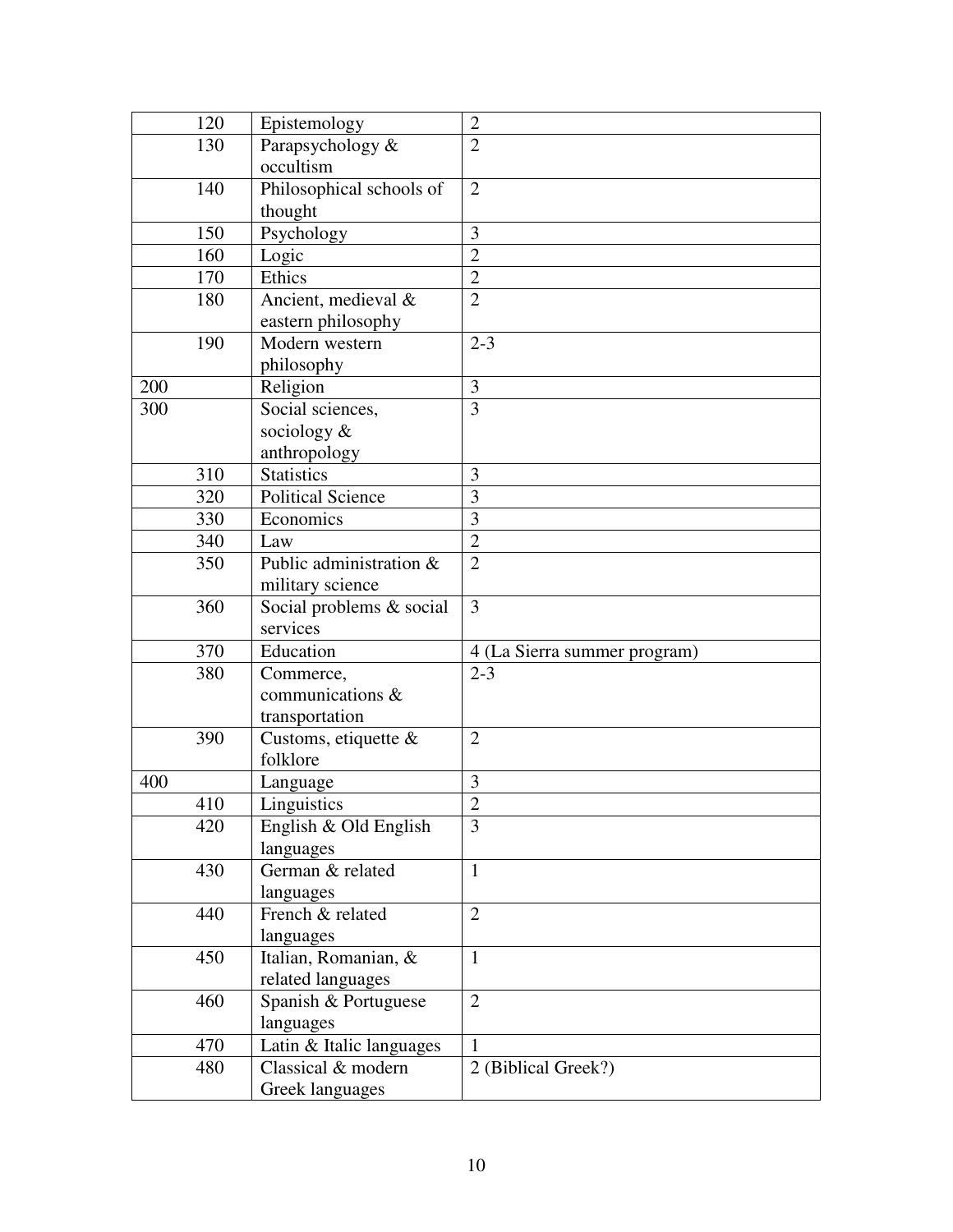|     | 490 | Other languages            | 1                       |
|-----|-----|----------------------------|-------------------------|
| 500 |     | Science                    | 3                       |
|     | 510 | Mathematics                | 3                       |
|     | 520 | Astronomy                  | $\overline{2}$          |
|     | 530 | Physics                    | 3                       |
|     | 540 | Chemistry                  | $\overline{3}$          |
|     | 550 | Earth sciences & geology   | $\overline{2}$          |
|     | 560 | Fossils & prehistoric life | $\overline{2}$          |
|     | 570 | Life sciences: Biology     | $\overline{\mathbf{3}}$ |
|     | 580 | Plants (Botany)            | $\overline{2}$          |
|     | 590 | Animals (Zoology)          | $\overline{2}$          |
| 600 |     | Technology                 | $\overline{2}$          |
|     | 610 | Medicine & health          | $\overline{4}$          |
|     | 620 | Engineering                | $\overline{2}$          |
|     | 630 | Agriculture                | $\overline{2}$          |
|     | 640 | Home & family              | $\overline{2}$          |
|     |     | management                 |                         |
|     | 650 | Management & public        | 3                       |
|     |     | relations                  |                         |
|     | 660 | Chemical engineering       | $\overline{2}$          |
|     | 670 | Manufacturing              | $\overline{2}$          |
|     | 680 | Manufacturing for          | $\overline{2}$          |
|     |     | specific uses              |                         |
|     | 690 | Building & construction    | $\overline{2}$          |
| 700 |     | Arts                       | $\overline{3}$          |
|     | 710 | Landscaping & area         | $\overline{1}$          |
|     |     | planning                   |                         |
|     | 720 | Architecture               | $\overline{2}$          |
|     | 730 | Sculpture, ceramics &      | 3                       |
|     |     | metalwork                  |                         |
|     | 740 | Drawing & decorative       | 3                       |
|     |     | arts                       |                         |
|     | 750 | Painting                   | 3                       |
|     | 760 | Graphic Arts               | 3                       |
|     | 770 | Photography & computer     | 3                       |
|     |     | art                        |                         |
|     | 780 | Music                      | 3                       |
|     | 790 | Sports, games &            | $\overline{3}$          |
|     |     | entertainment              |                         |
| 800 |     | Literature, rhetoric $\&$  | 3                       |
|     |     | criticism                  |                         |
|     | 810 | American literature in     | 3                       |
|     |     | English                    |                         |
|     | 820 | English & Old English      | 3                       |
|     |     | literatures                |                         |